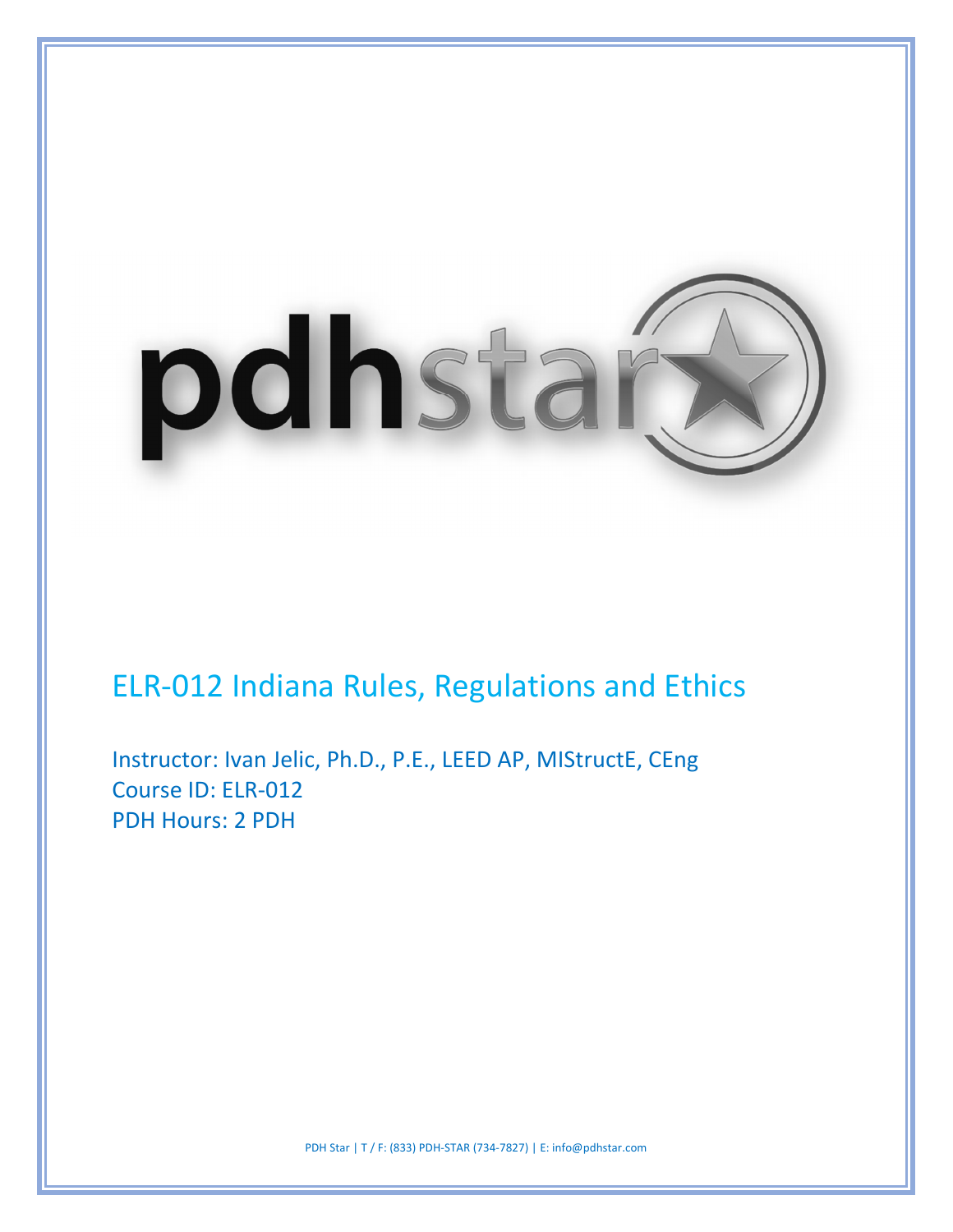# **Table of Contents**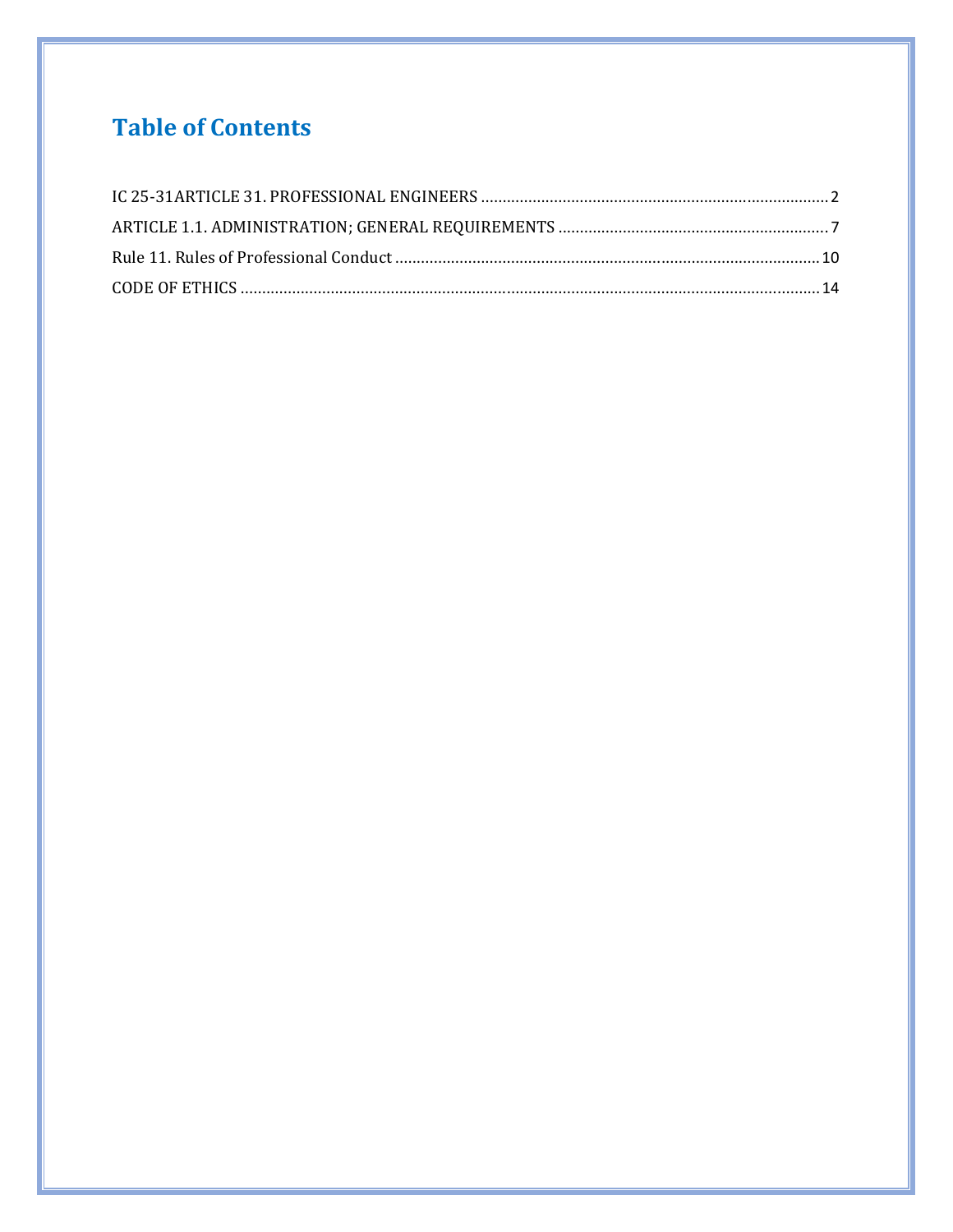# **IC 25‐31 ARTICLE 31. PROFESSIONAL ENGINEERS**

This is an extract from the Indiana Code 25‐31, Article 31: Professional Engineers. To get access to the full document go to [Indiana Professional Licensing Agency](https://www.in.gov/pla/3878.htm) web site

# **IC 25‐31‐1 Chapter 1. Regulation of Engineers; Creation of Board**

#### **IC 25‐31‐1‐3 State board of registration for professional engineers** Sec. 3.

(a) The state board of registration for professional engineers is created.

(b) The board consists of seven (7) members, six (6) of whom shall be registered professional engineers.

(c) One (1) member must be appointed to represent the general public who is:

(1) a resident of this state; and

(2) not associated with professional engineering other than as a consumer.

(d) All members of the board shall be appointed by the governor.

(e) Six (6) professional engineer members shall be appointed to the board and shall at the time of appointment consist of:

(1) one (1) member from industry;

(2) one (1) member from government;

(3) one (1) member from education;

(4) two (2) members from private practice; and

(5) one (1) member at large.

(f) A person appointed as a professional engineer member of the board must:

(1) be a citizen of the United States;

(2) have been a resident of this state for a period of at least five (5) years immediately before the time of the member's appointment;

(3) be registered as a professional engineer and must have been engaged in the lawful practice of engineering for at least twelve (12) years; and

(4) have been in responsible charge of engineering work or engineering teaching for at least five (5) years.

(g) Every member of the board shall be appointed for a term of four (4) years and shall serve until the member's successor is appointed and qualified.

(h) Every member of the board shall receive a certificate of appointment from the governor, and, before beginning the member's term of office, file with the secretary of the board a written oath or affirmation for the faithful discharge of the member's official duties.

(i) The governor may remove any member of the board at any time for incompetency, neglect of duty, or for unprofessional conduct.

(j) Any vacancy which may occur in the membership of the board, at any time, shall be filled by appointment by the governor for the unexpired term.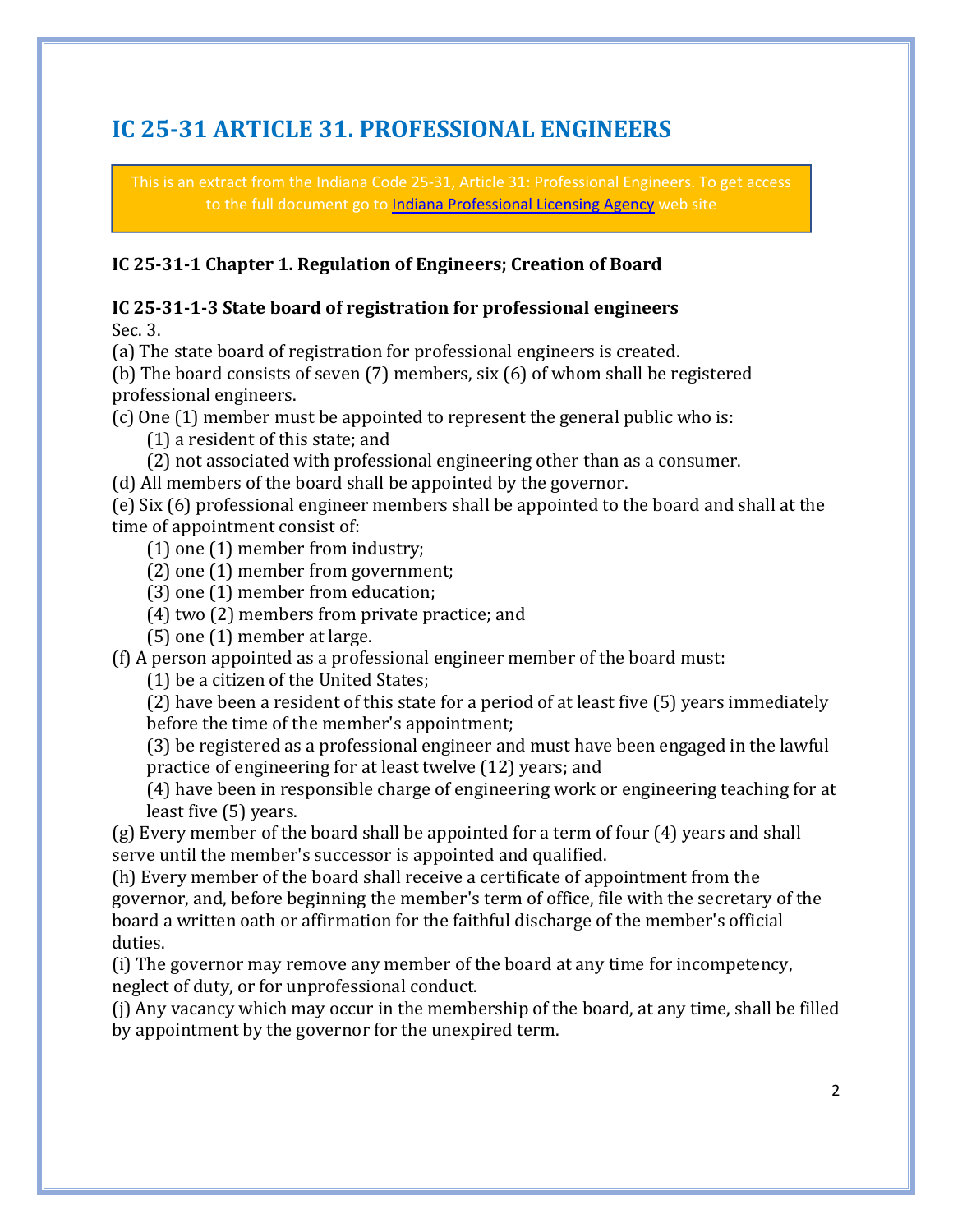# **IC 25‐31‐1‐16 Seal**

Sec. 16.

(a) The granting of registration extends to the registrant the authority to use a seal of a design approved by the board bearing the registrant's name, registration number, and the legend "professional engineer".

(b) During the period of time that a registrant's certificate is valid, the registrant is authorized to apply the registrant's seal to plans, specifications, studies, drawings, and reports. Applying the registrant's seal attests that:

(1) the work embodies the engineering work of the registrant;

(2) the registrant or an employed subordinate supervised by the registrant prepared the documents, and in the context of engineered plans "prepared" refers to the registrant's control and direction of the engineering work and design process;

(3) the registrant assumes full professional responsibility for the documents; and

(4) the work meets standards of acceptable engineering practice.

(c) It is unlawful for any person to stamp or seal any document with a seal after the certificate of the registrant named on the seal has expired or has been revoked.

# **IC 25‐31‐1‐17.5 Continuing education rules**

Sec. 17.5.

(a) The board may adopt rules requiring a professional engineer to obtain continuing education for renewal of a certificate under section 17 of this chapter.

(b) If the board adopts rules under this section, the rules must do the following:

(1) Establish an inactive certificate of registration that:

(A) does not require the holder of an inactive certificate to obtain continuing education; and

(B) prohibits the holder of an inactive certificate from practicing engineering.

(2) Establish requirements for reactivation of an inactive certificate.

# **IC 25‐31‐1‐18 Corporate practice**

Sec. 18.

(a) A registration certificate for a professional engineer may be issued only to a natural person.

(b) A business, including a proprietorship, partnership, or corporation, doing business in Indiana may not practice or offer to practice engineering unless that practice is carried on under the responsible direction and supervision of a registered professional engineer who is a full-time employee of the business. All plans, sheets of designs, specifications, reports, studies, or other engineering documents that require certification and are prepared by the personnel of a business must carry the signature and seal of the registered professional engineer who is in responsible charge of the professional engineering work.

# **IC 25‐31‐1‐19 Public projects; employment of professional engineer**

Sec. 19.

(a) A county, city, town, township, school corporation, or other political subdivision of this state may not engage in the construction or maintenance of any public work involving the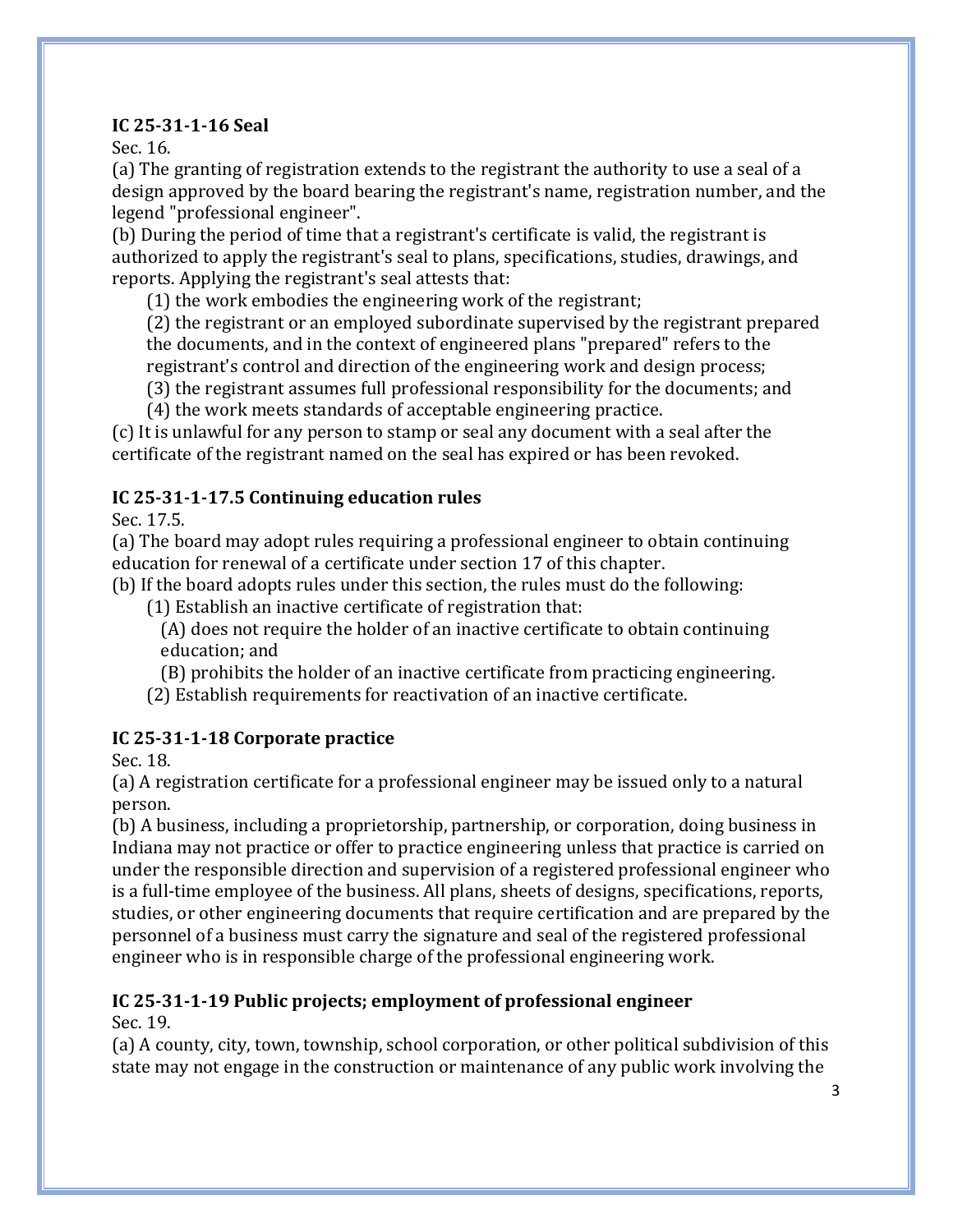practice of engineering for which plans, specifications, and estimates have not been prepared, certified, and sealed by, and the construction and maintenance executed under the direct supervision of, a professional engineer. Any contract executed in violation of this section is void.

(b) An official of this state, or of any city, town, county, township, or school corporation, charged with the enforcement of any law, ordinance, or rule relating to the design, construction, or alteration of buildings or structures may not use or accept or approve any plans or specifications that have not been prepared by, or under the supervision of and certified by, a registered professional engineer. This subsection does not apply:

(1) to plans or specifications prepared by, or under the supervision of and certified by, an architect who is registered under IC 25-4-1;

(2) to structures and construction listed in IC 22-15-3-3(a); or

(3) to plans or specifications contained in a registration, license, or permit application, including an application for an initial permit, the renewal of a permit, the modification of a permit, or a variance from a permit submitted to the commissioner of the department of environmental management under IC 13, unless the permit is for the approval of plans or specifications for construction for which a professional engineer's seal is required by operation of either state or federal law, rule, or regulation. This subsection does not require a professional engineer's seal for an application for an air quality construction permit under 326 IAC 2-1-3.

This section shall not be construed as to abridge or otherwise affect the powers of any state board or department to issue rules governing the safety of buildings or structures. (c) All maps required to show the underground workings of any mine in Indiana must be prepared, certified, and sealed by a professional engineer or professional surveyor.

#### **IC 25‐31‐1‐20 Exempt persons**

Sec. 20.

(a) An employee or a subordinate of any person who holds a certificate of registration under the provisions of this chapter is exempt from the provisions of this chapter if the practice of the employee or subordinate does not include responsible charge of design or supervision.

(b) This chapter does not require registration for the purpose of practicing engineering by an individual or a business:

(1) on property owned or leased by that individual or business unless the engineering practice involves the public health or safety, or the health or safety of the employees of that individual or business;

(2) for the performance of engineering which relates solely to the design or fabrication of manufactured products; or

(3) that is registered as a landscape architect under IC 25-4-2 and while the individual or business is engaged in the practice of landscape architecture planning the use of land or water.

# **IC 25‐31‐1‐21 License by reciprocity**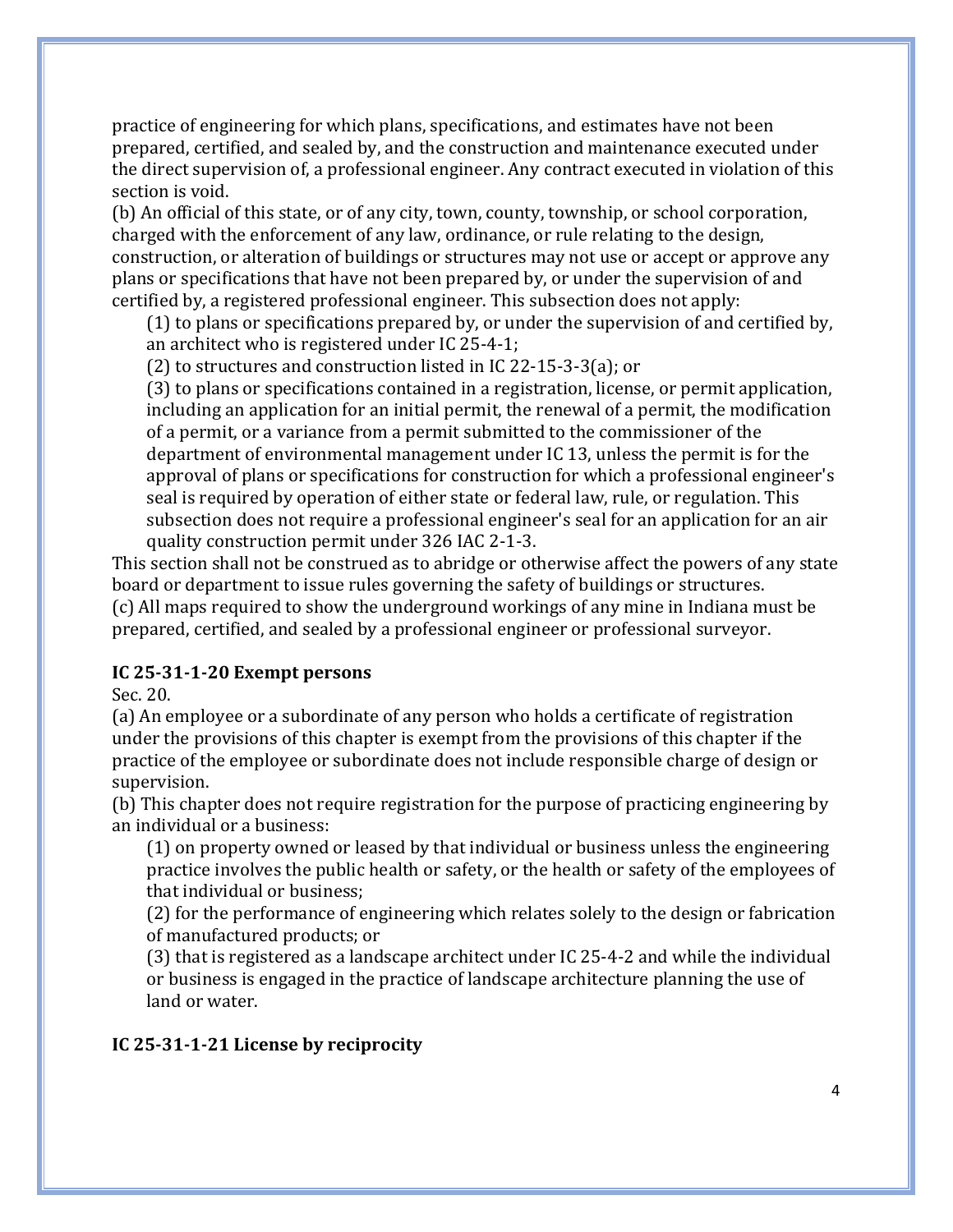Sec. 21. The board may, upon application and payment of a fee established by the board in the board's rules, issue a certificate of registration as a professional engineer to an individual who holds a valid certificate of registration as a professional engineer, issued to the applicant by the proper authority of any state or territory or possession of the United States if the requirements for registration of professional engineers that the certificate of registration was issued under do not conflict with the provisions of this chapter. In determining the qualifications of an applicant, the board may accept the verified professional record of the applicant that is certified by the National Council of Examiners for Engineers and Surveyors. However, an applicant meets the experience requirement under section 12 of this chapter if the applicant:

(1) has at least three (3) years of engineering work experience after the applicant graduates from an approved engineering curriculum but before the applicant successfully passes an examination required under section 14 of this chapter; and (2) has been registered or licensed as a professional engineer in another state for at least ten (10) years.

# **IC 25‐31‐1‐27 Practicing without license and other specific violations**

Sec. 27. A person who:

(1) practices or offers to practice engineering without being registered or exempted under the laws of this state;

(2) presents as the person's own the certificate of registration or the seal of another;

(3) gives any false or forged evidence of any kind to the board or to any member of the board in obtaining a certificate of registration;

(4) impersonates any other registrant;

(5) uses an expired, suspended, or revoked certificate of registration; or

(6) otherwise violates this chapter;

commits a Class B misdemeanor.

# **IC 25‐31‐1‐28 Enforcement; use of investigative fund**

Sec. 28.

(a) It is the duty of all law enforcement officers of this state, or any political subdivision, to enforce the provisions of this chapter and to apprehend and prosecute any person who violates any of the provisions of this chapter.

(b) The attorney general shall act as the legal advisor of the board and render any legal assistance as may be necessary in carrying out the provisions of this chapter.

(c) The attorney general and the licensing agency may use the registered professional engineers and registered engineering interns investigative fund established by section 35 of this chapter to hire investigators and other employees to enforce the provisions of this article and to investigate and prosecute violations of this article.

# **IC 25‐31‐1‐29 Injunctions**

Sec. 29.

(a) The attorney general, the prosecuting attorney of any county, the board, or a citizen of any county where a person who is not exempted engages in the practice of engineering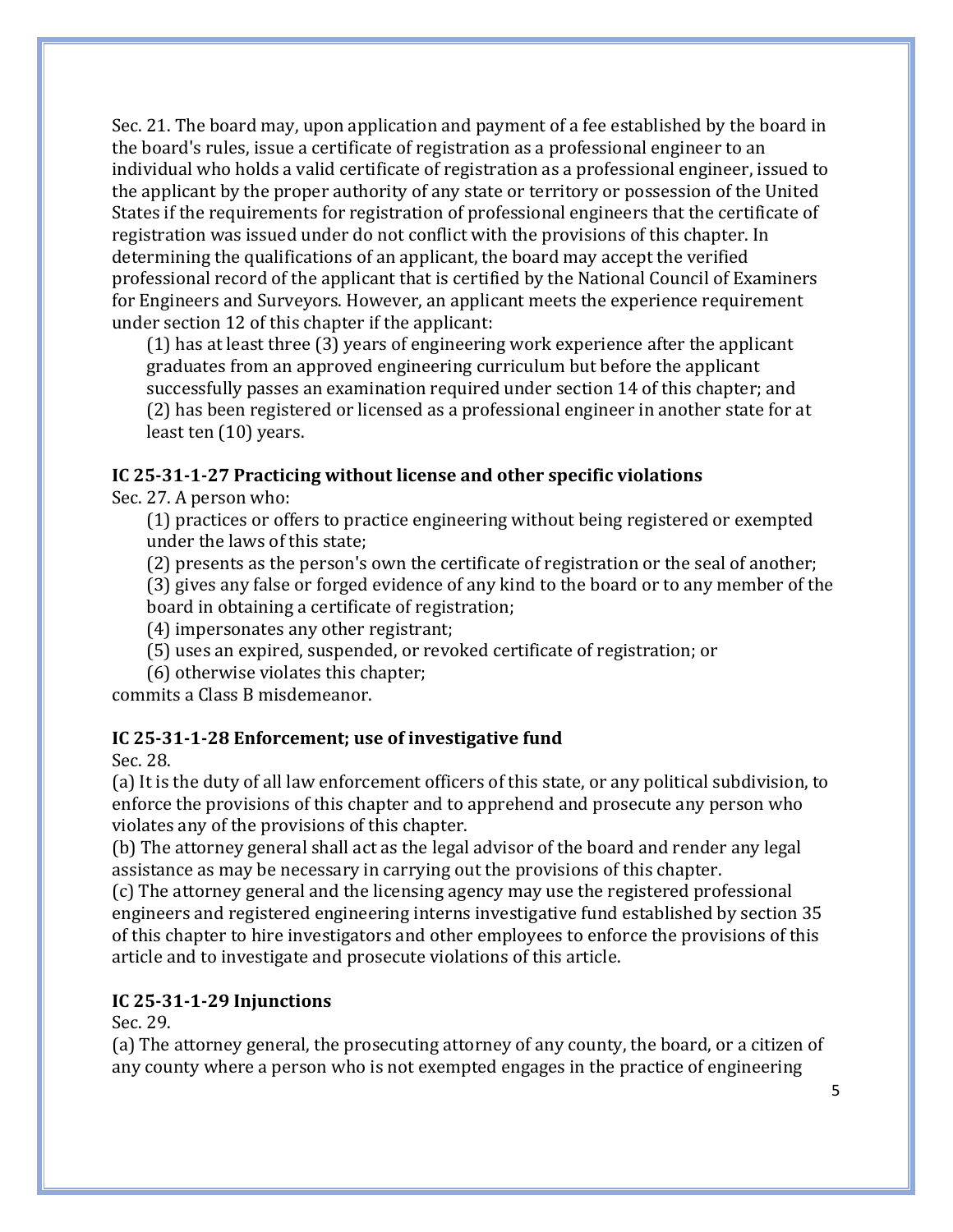without first having obtained a certificate of registration or without first having renewed an expired certificate of registration may, in accordance with the provisions of the laws of this state governing injunctions, file an action in the name of the state of Indiana to enjoin that person from engaging in the practice of engineering until a certificate of registration is secured or renewed.

(b) Any person who has been enjoined and violates an injunction shall be punished for contempt of court. An injunction does not relieve a person engaged in the practice of engineering without a certificate of registration or without first having renewed an expired certificate of registration from a criminal prosecution.

(c) The remedy by injunction is in addition to any remedy provided for herein for the criminal prosecution of the offender. In charging any person in a complaint for violation of the provisions of this chapter by engaging in the practice of engineering without a certificate of registration or without having renewed an expired certificate of registration, it is sufficient to charge that the offender:

(1) on a certain day in a certain county practiced or offered to practice engineering; and

(2) was not registered or exempted under this chapter.

# **IC 25‐31‐1‐36Notice of disciplinary action determination**

Sec. 36. The board shall send written notice to the division of fire and building safety established by IC 10-19-7-1 of the determination of the board in a disciplinary action against an engineer under IC 25-1-11. The board shall send the notice not later than three (3) business days after the date of the board's determination.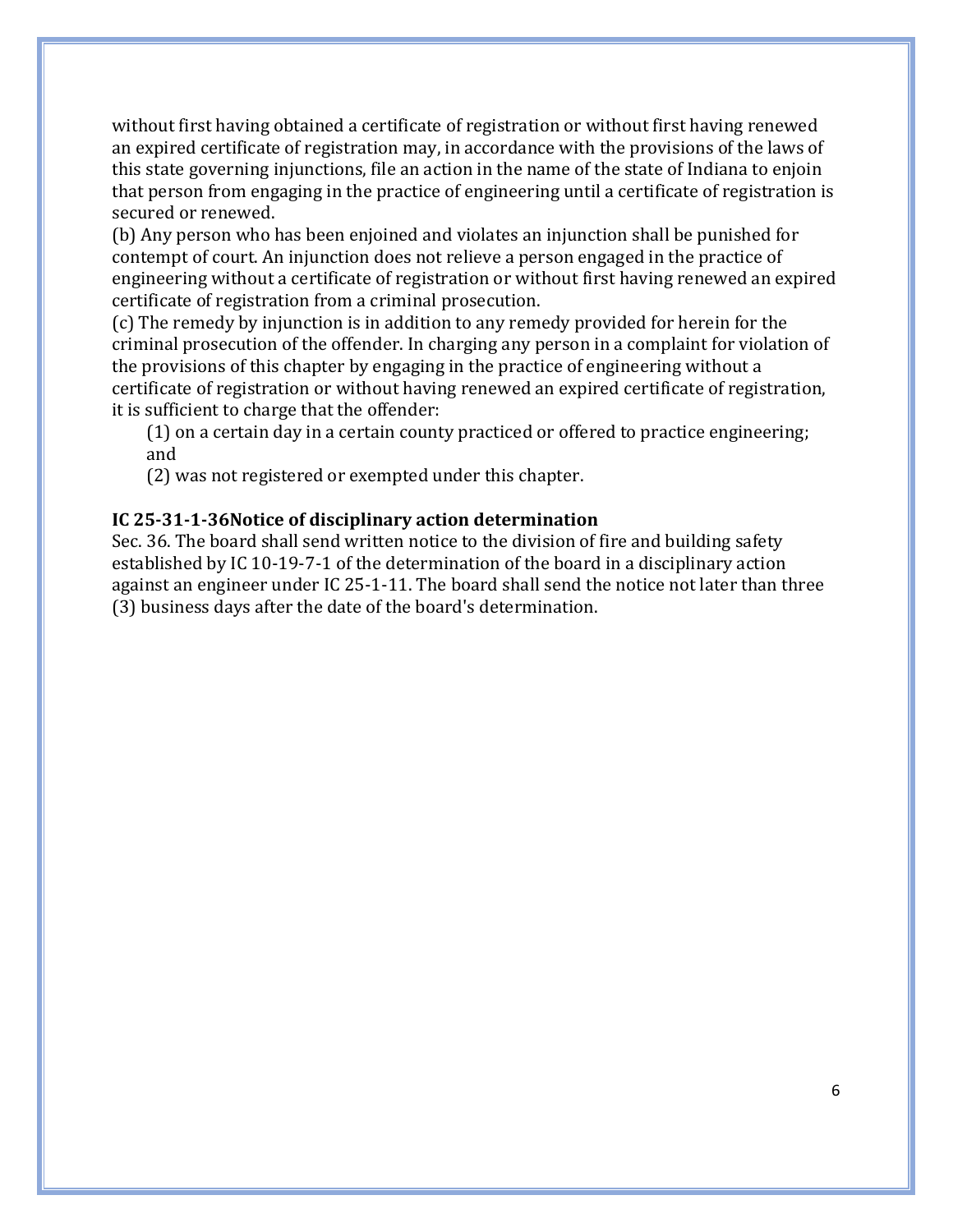# **ARTICLE 1.1. ADMINISTRATION; GENERAL REQUIREMENTS**

To get access to the full document go to [Indiana Professional Licensing Agency](https://www.in.gov/pla/3878.htm) web site

## *Rule 7. Registrant's Seal*

#### **864 IAC 1.1‐7‐2 Design and contents of seal**

Sec. 2. (a) The engineer seal shall generally be between one and five-eighths (1 5/8) inches



Plans containing an engineer seal of specified size may be reduced as long as the seal remains legible.

(b) The seal may be embossed, electronically applied to a drawing, or applied by a rubber stamp in conformance with the design as shown in subsection (a). The seal may have a milled edge, as shown, or two (2) concentric circles with the outer and inner circles corresponding with the respective edges of the milling.

*(c)* The name and registration number of the registrant inscribed on the seal shall correspond to the name and certificate number inscribed on the certificate of registration. However, the letters "PE" may be excluded from the certificate number. *(State* 

#### **864 IAC 1.1‐7‐3 Application of seal; signature**

Sec. 3. (a) The seal shall be affixed to documents and instruments onlyduring the time the certificate of registration is current and has not been suspended or revoked and then onlyon such documents and instruments that have been prepared by the registrant or by the regularly employed and directly supervised subordinates of the registrant. The registrant shall be responsible for seeing that the seal, however affixed, and the signature shall be legible on the document.

- (b) Whenever a registrant affixes the seal, it shall have:
- (1) the registrant's original handwritten, electronic, or other signature recognized under Indiana law; and
- (2) the date the seal is being affixed;

directly adjacent to the seal, but not across the seal. As used in this subsection, "electronic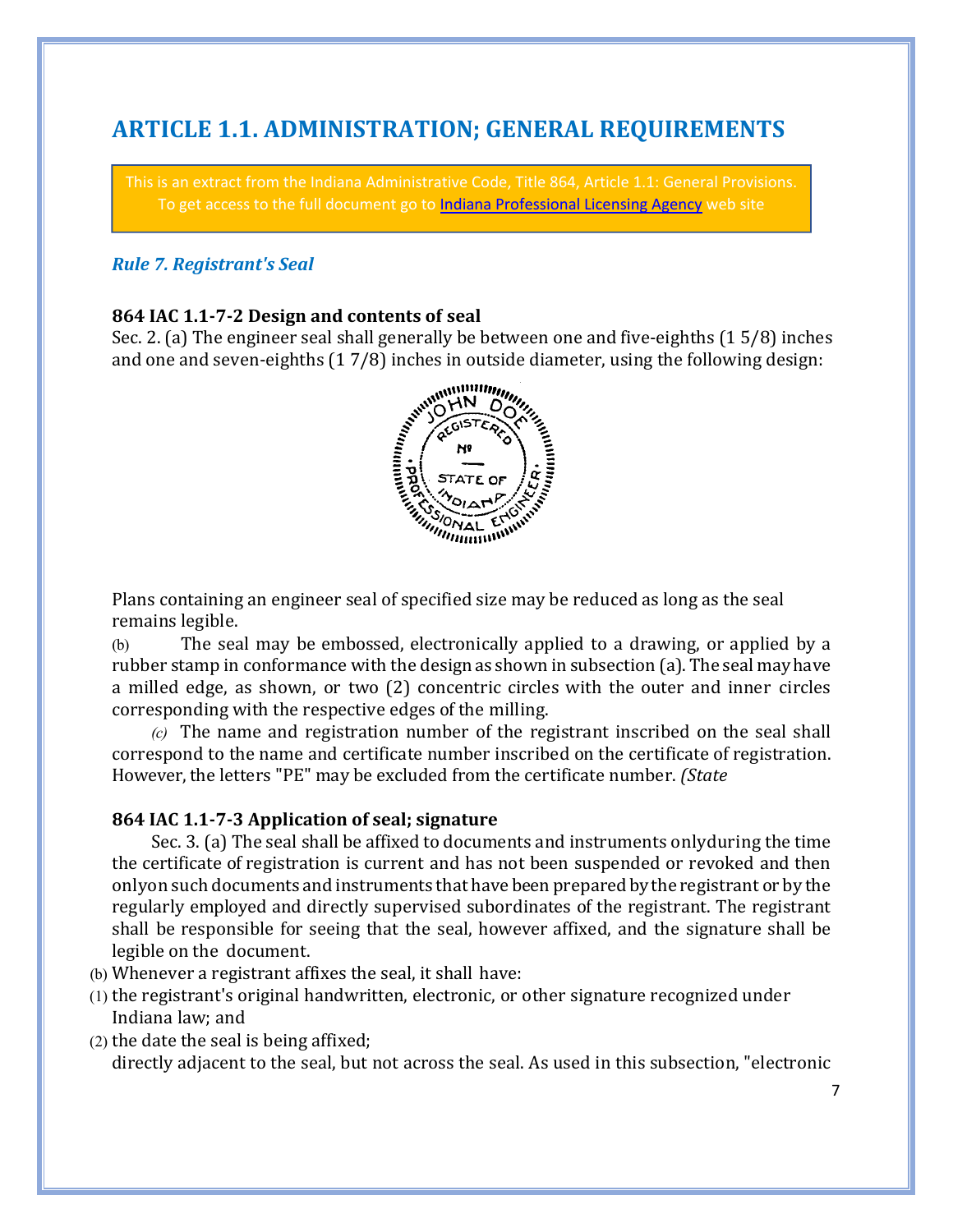signature" means an electronic sound, symbol, or process attached to or logically associated with an electronic record and executed or adopted by a person with the intent to sign the electronic record.

(c) When a registrant is in responsible charge of engineering work for which one (1) or more:

- (1) specifications;
- (2) plans; and
- (3) drawings;

are required to be submitted for review by the state building commissioner or other governmental body, the registrant shall apply the seal in the full manner required by this section on each page of all drawings or plans and on the title page of all specifications.

(d) A registrant who is not in responsible charge of the entire work, but assumes responsibility for portions of the work included on any page of:

(1) specifications;

- (2) plans; or
- (3) drawings;

shall affix the seal in the manner required by this section on all pages of plans or drawings on which the registrant's work appears and on the title pages of specifications in which the registrant's work appears.

(e) When affixing the seal, the registrant shall denote the registrant's part of the work by inserting below the registrant's signature and date, language similar to the following:

COVERING DESIGN.

#### **864 IAC 1.1‐7‐4 Use of seal and signature; acceptance of full responsibility**

Sec. 4. (a) The seal and signature of a registrant on any drawings, documents, or instruments signifies the registrant's acceptance of full responsibility for the professional work represented thereon, except as another registrant shall have assumed a limited responsibility for portions of the work in accordance with section 3(d) of this rule.

(b) A registrant may include in the registrant's plans certain predesigned manufactured equipment or products which have become established as acceptable for the proposed use, when such items:

- (1) meet standards established by nonprofit trade organizations;
- (2) meet the requirements for the proposed use as indicated by tests performed by a competent, unbiased testing agency;
- (3) are mechanical, electrical, or other types of machinery or systems guaranteed by a reputable manufacturer; or
- (4) do not affect the structural safety of the project.

## *Rule 8. Renewal*

#### **864 IAC 1.1‐8‐1 Renewal of registration; fees; notice**

Sec. 1. The board has adopted the following to clarify and implement the payment of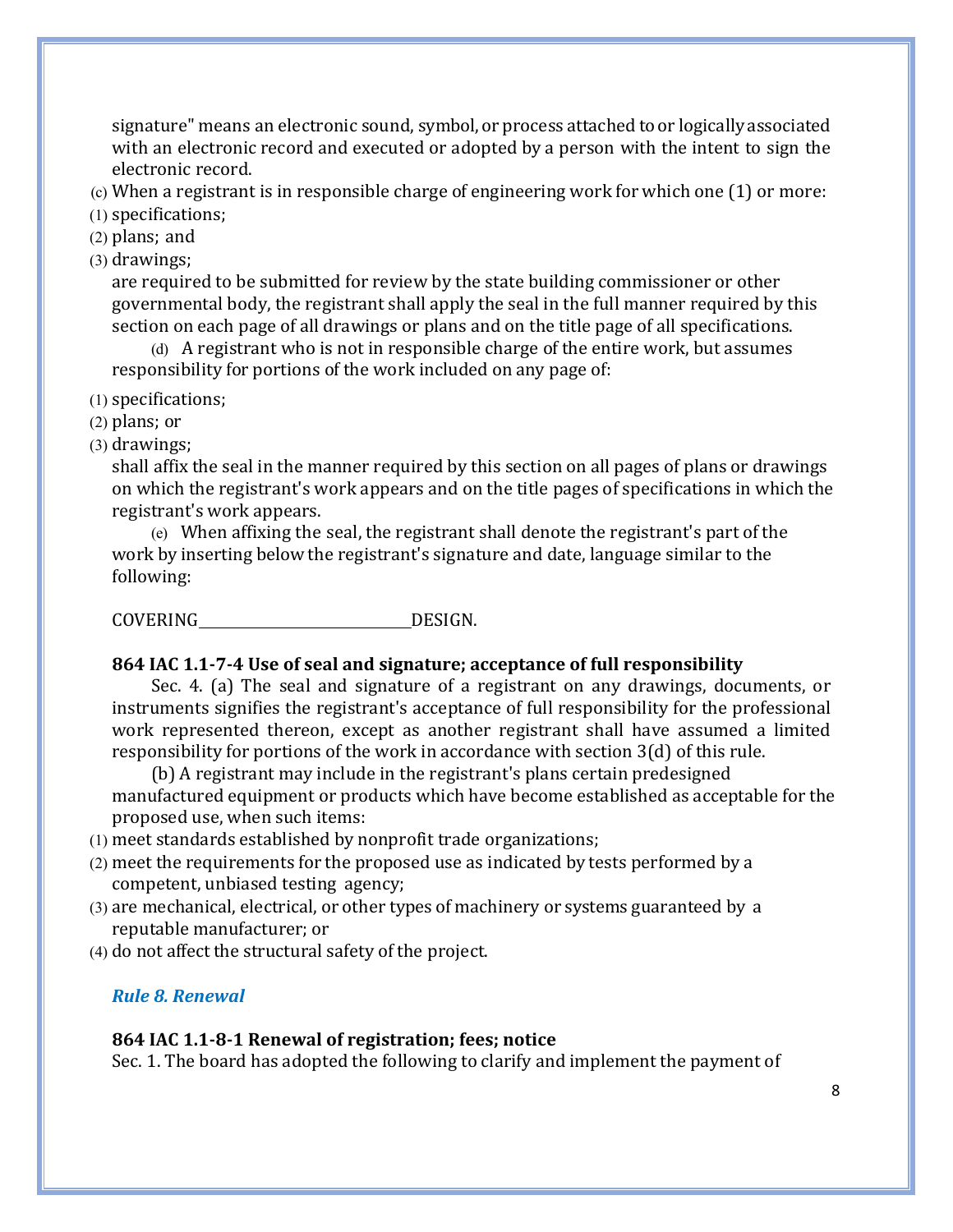renewal fees on a biennial basis:

(1) For purposes of biennial renewal, the postmark on the envelope containing the remittance will be considered the date of payment.

- (2) When the renewal fee is not paid on time:
- (A) the certificate of registration becomes invalid; and
- (B) the individual cannot lawfully practice or offer to practice engineering; until the renewal fee and required delinquent fee is paid and all other requirements for reinstatement of the certificate of registration have been met.

#### *Rule 9. Name and Address Change*

## **864 IAC 1.1‐9‐1 Notification of name and address change**

Sec. 1. (a) It shall be the responsibility of each registrant to keep the board advised of the registrant's latest address within thirty (30) days of the address change.

(b) It shall be the responsibility of each registrant to keep the board advised of the registrant's full name within thirty (30) days of the name change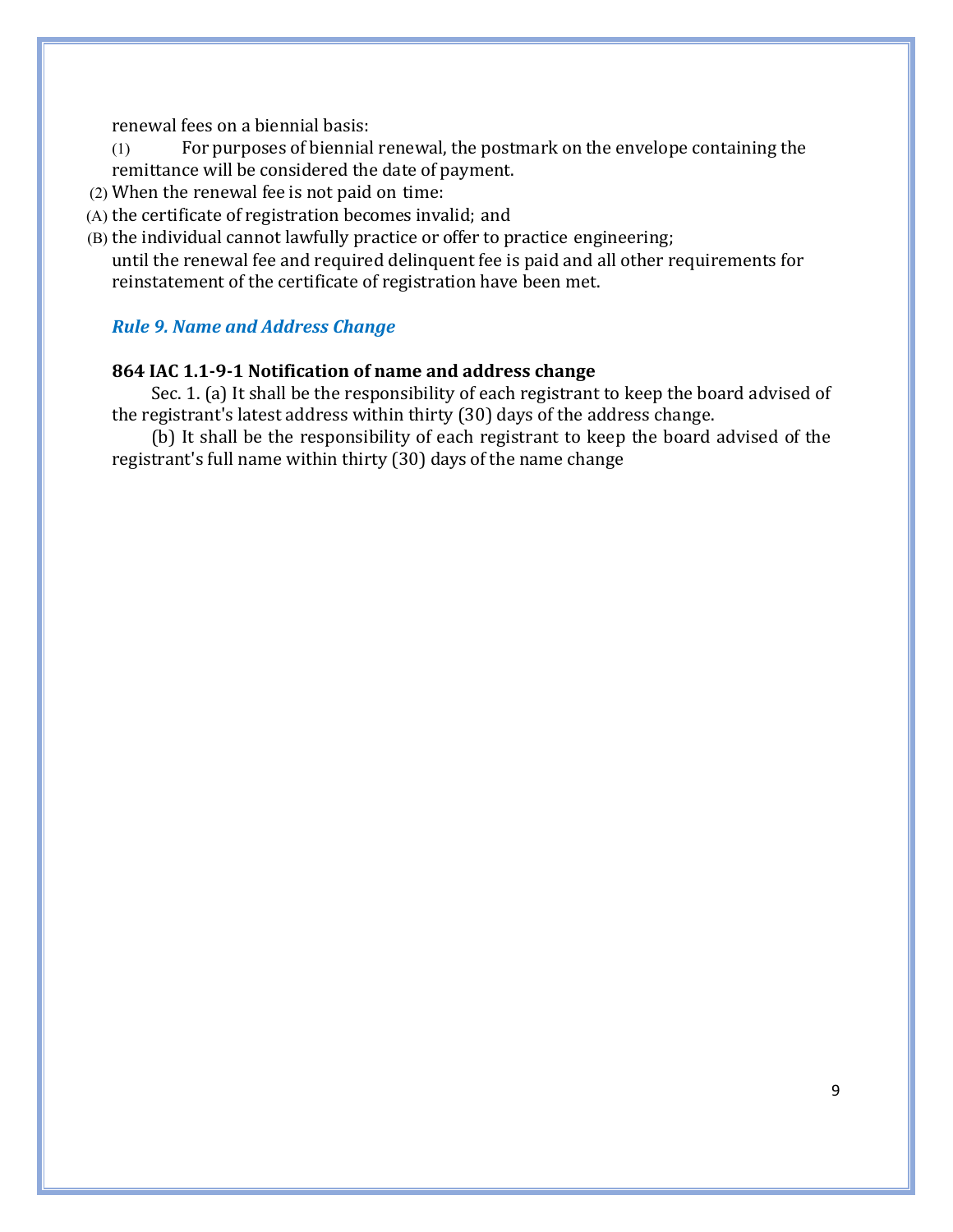# **Rule 11. Rules of Professional Conduct**

## **864 IAC 1.1‐11‐1 Ethical, economic, and legal principles; professional incompetence**

Sec. 1. (a) This rule establishes requirements concerning ethical, economic, and legal principles and unprofessional conduct in the practice of engineering.

(b) The failure of a registered professional engineer to comply with the provisions of this rule constitutes professional incompetence.

#### **864 IAC 1.1‐11‐2 Agreement to abide by act and rules**

Sec. 2. Each applicant shall certify on the application that the applicant has read and agrees to abide by the Act and the rules of the board in force at the time.

## **864 IAC 1.1‐11‐3 Privilege to practice; responses to board pertaining to professional conduct**

Sec. 3. Knowledge of the Act and rules of the board shall encompass the understanding that the practice of engineering is a privilege, as opposed to a right, and the registrant shall be forthright and candid in statements or written response to the board or its representatives on matters pertaining to professional conduct

#### **864 IAC 1.1‐11‐4 Public safety, health, and welfare**

Sec. 4. The engineer shall at all times recognize the primary obligation to protect the safety, health, and welfare of the public in the performance ofprofessional duties. If the engineer's professional judgment is overruled under circumstances where the safety, health, and welfare of the public are endangered, the engineer shall inform the engineer's employer of the possible consequences and notify such other proper authority of the situation, as may be appropriate.

#### **864 IAC 1.1‐11‐5 Qualification to undertake assignment**

Sec. 5. The engineer shall undertake to perform engineering assignments only when qualified by education and experience in the specific technical field of professional engineering involved.

#### **864 IAC 1.1‐11‐6 Restricted services for assignment outside field of competence**

Sec. 6. The engineer may accept an assignment requiring education or experience outside of the engineer's field of competence, but only to the extent that services are restricted to those phases of the project in which the engineer is qualified. All other phases of such project shall be performed by qualified associates, consultants, or employees.

#### **864 IAC 1.1‐11‐7 Use of seal restricted**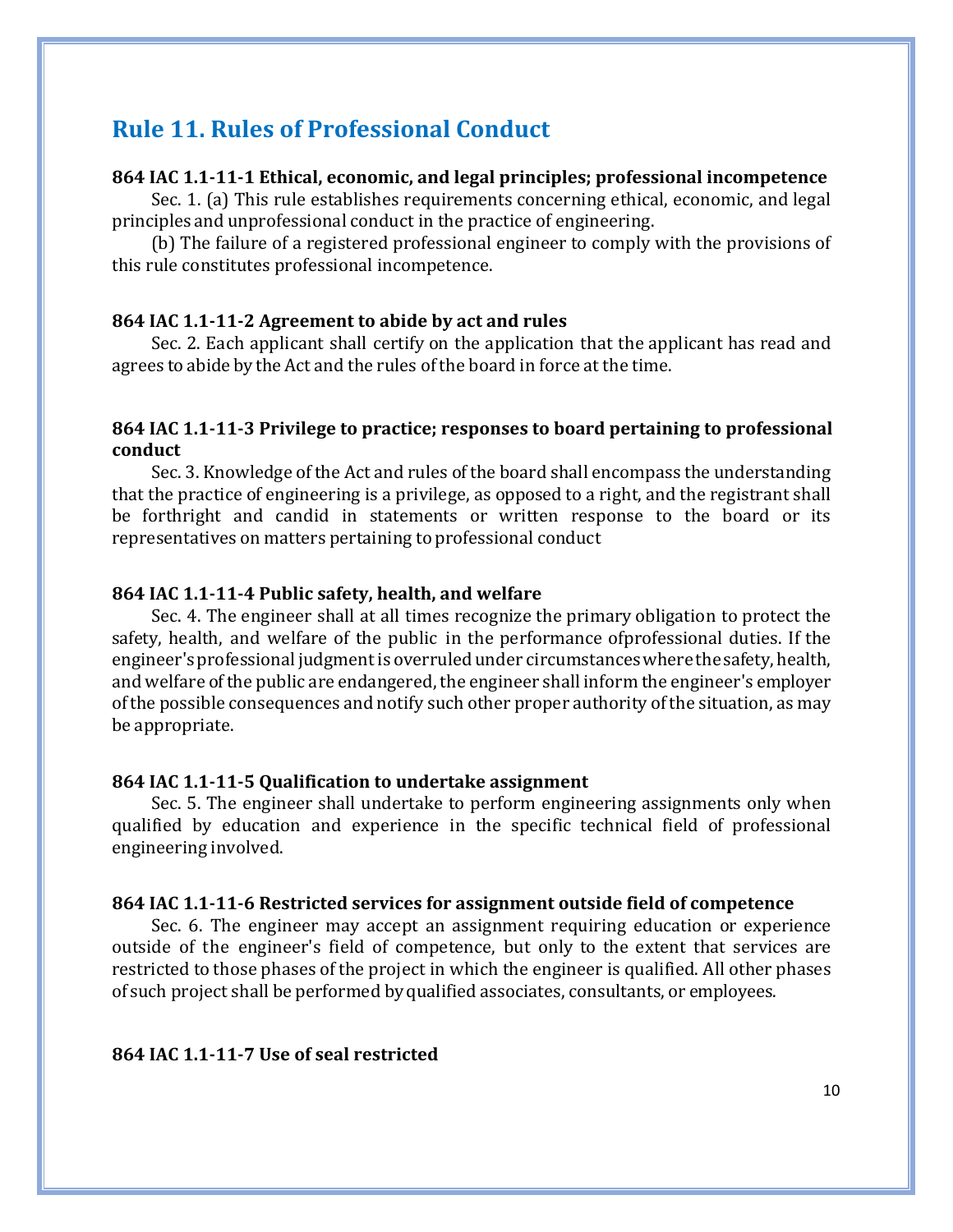Sec. 7. The engineer shall not affix the engineer's signature and/or seal to any engineering plan or document dealing with subject matter in which the engineer lacks competence by virtue of insufficient education or experience, or to any such plan or document not prepared as described in 864 IAC 1.1-7-4.

#### **864 IAC 1.1‐11‐9 Professional reports, statements, and testimony**

Sec. 9. The engineer shall be completely objective and truthful in all professional reports, statements, or testimony. The engineer shall include all relevant and pertinent information in such reports, statements, or testimony.

#### **864 IAC 1.1‐11‐10 Expert opinion testimony**

Sec. 10. The engineer, when serving as an expert or technical witness before any court, commission, or other tribunal, shall express an opinion only when it is founded upon adequate knowledge of the facts in issue, upon a background of technical competence in the subject matter, and upon honest conviction of the accuracy and propriety of the engineer's testimony.

#### **864 IAC 1.1‐11‐11 Public policy statements, criticisms, or arguments**

Sec. 11. The engineer will issue no statement, criticisms, or arguments on engineering matters connected with public policy which are inspired or paid for by an interested party, or parties, unless the engineer has prefaced the comment by:

- (1) explicitly identifying himself or herself;
- (2) disclosing the identities of the party, or parties, on whose behalf the engineer is speaking; and
- (3) revealing the existence of any pecuniary interest the engineer may have in the instant matters.

#### **864 IAC 1.1‐11‐12 Conflicts of interest**

Sec. 12. The engineer shall conscientiously avoid conflicts of interest with the engineer's employer or client, but, when unavoidable, the engineer shall forthwith disclose the circumstances to the engineer's employer or client.

#### **864 IAC 1.1‐11‐13 Disclosure of conflict of interest**

Sec. 13. The engineer shall avoid all known conflicts of interest with the engineer's employer or client and shall promptly inform the engineer's employer or client of any business association, interest, or circumstances which could influence judgment or quality of services.

#### **864 IAC 1.1‐11‐14 Compensation from more than one party for same project**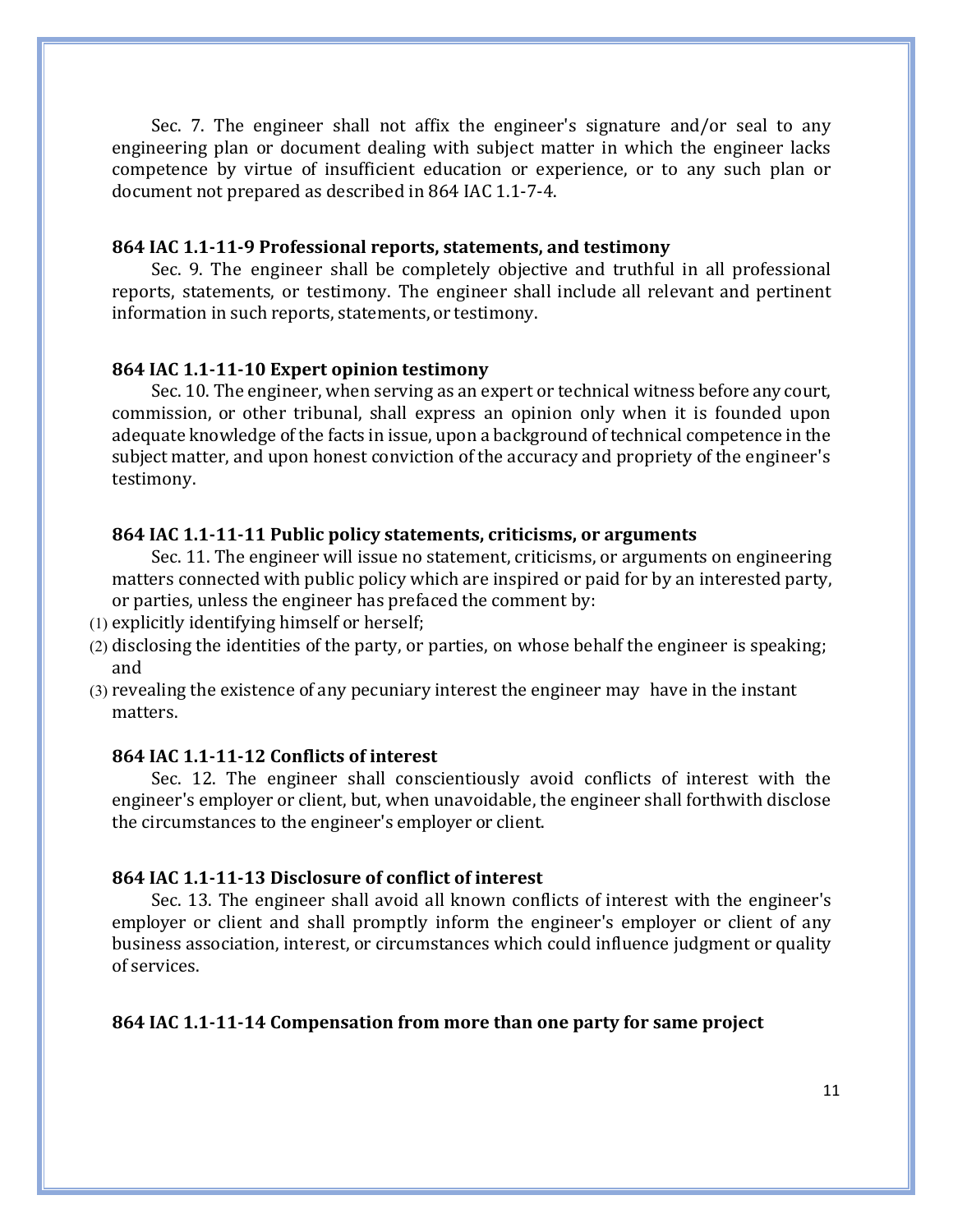Sec. 14. The engineer shall not accept compensation, financial or otherwise, from more than one (1) party for services on the same project, unless the circumstances are fully disclosed to and agreed to by all interested parties.

#### **864 IAC 1.1‐11‐15 Gratuities prohibited**

Sec. 15. The engineer shall not solicit or accept gratuities, directly or indirectly, from contractors, their agents, or other parties dealing with the engineer's client or employer in connection with work for which the engineer is responsible.

#### **864 IAC 1.1‐11‐16 Financial or other considerations from suppliers prohibited**

Sec. 16. The engineer shall not solicit or accept financial or other valuable considerations from material or equipment suppliers for specifying their products.

#### **864 IAC 1.1‐11‐17 Public service position; conflict of interest**

Sec. 17. When in public service as a member, advisor, or employee of a governmental body or department, the engineer shall not participate in considerations or actions with respect to services provided by the engineer or the engineer's organizations in private engineering practices.

#### **864 IAC 1.1‐11‐18 Public contracts; conflict of interest**

Sec. 18. The engineer shall not solicit or accept an engineering contract from a governmental body on which a principal, officer, or employee of the engineer's organization serves as a member.

#### **864 IAC 1.1‐11‐19 Payment of consideration to secure work prohibited; exception**

Sec. 19. The engineer shall not offer to pay, either directly or indirectly, anycommission, political contribution, gift, or other consideration in order to secure work, exclusive of securing a salaried position through employment agencies.

#### **864 IAC 1.1‐11‐20 Employment on basis of qualification and competence**

Sec. 20. The engineer shall seek professional employment on the basis of qualification and competence in the proper accomplishment of similar work.

#### **864 IAC 1.1‐11‐21 Misrepresentation of qualifications prohibited**

Sec. 21. The engineer shall not falsify or permit misrepresentation of the engineer's or the engineer's associates' academic or professional qualifications. The engineer shall not misrepresent or exaggerate the degree of responsibility in or for the subject matter of prior assignments. Brochures or other presentations incident to the solicitation of employment shall not misrepresent pertinent facts concerning employers, employees, associates, joint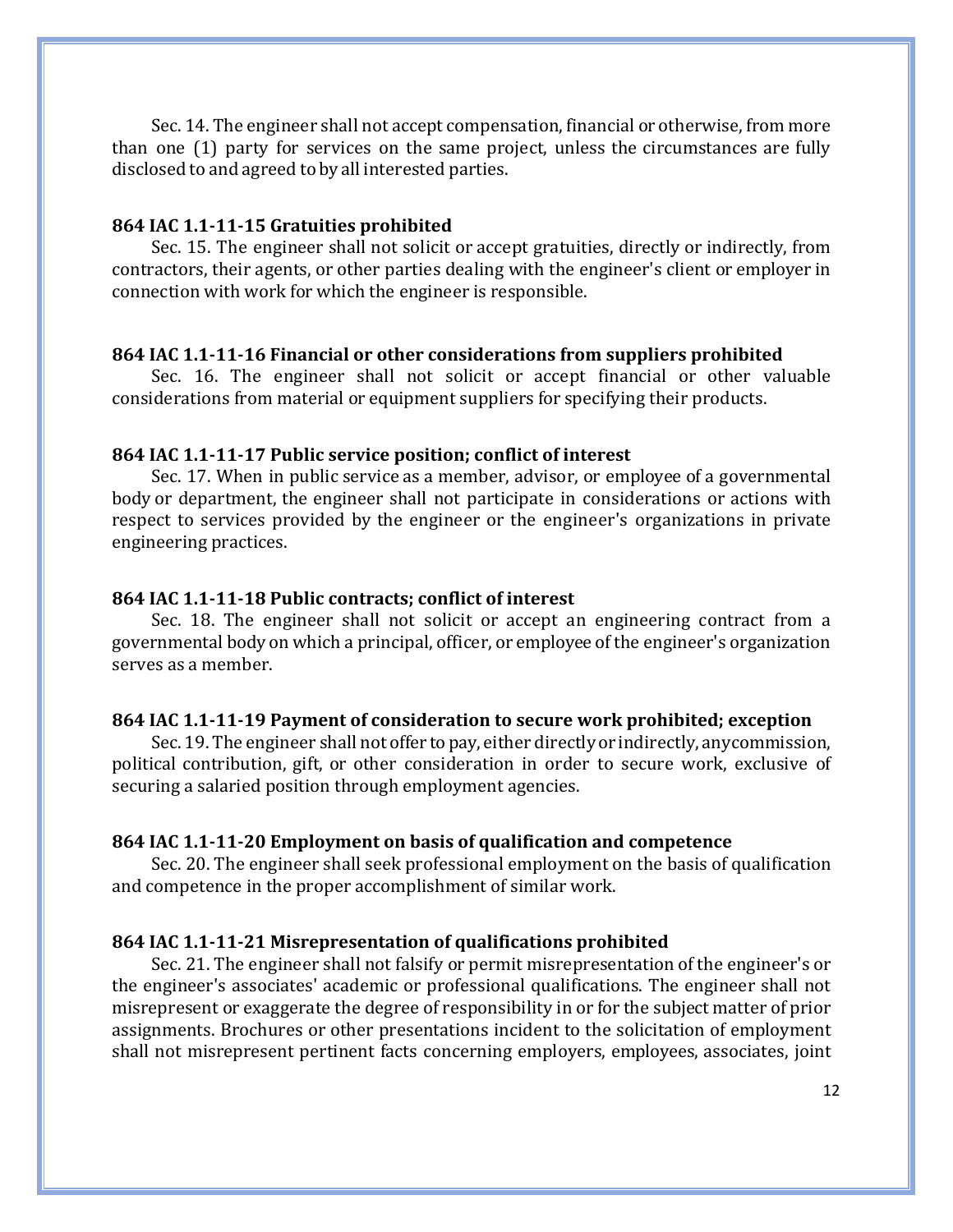ventures or their past accomplishments, or the engineer's past accomplishments with the intent and purpose of enhancing the engineer's qualifications and work.

#### **864 IAC 1.1‐11‐22 Use of name in fraudulent or dishonest venture**

Sec. 22. The engineer shall not knowingly associate with or permit the use of the engineer's name or firm name in a business venture by any person or firm which the engineer knows, or has reason to believe, is engaging in business or professional practices of a fraudulent or dishonest nature.

#### **864 IAC 1.1‐11‐23 Reporting violations**

Sec. 23. If the engineer has knowledge or reason to believe that another person or firm may be in violation of this article, the engineer shall present such information to the board in writing and shall cooperate with the board in furnishing such further information or assistance as may be required by the board.

## **864 IAC 1.1‐11‐24 Conviction of a crime; effect**

Sec. 24. Conviction of a crime may be a basis for disciplinary action under IC 25-1-11- 5 or other applicable statute.

#### **864 IAC 1.1‐11‐25 Discipline of license in another jurisdiction; effect**

Sec. 25. Discipline of a professional engineer's license by another jurisdiction may be grounds for disciplinary action under IC 25-1-11-5(a)(7).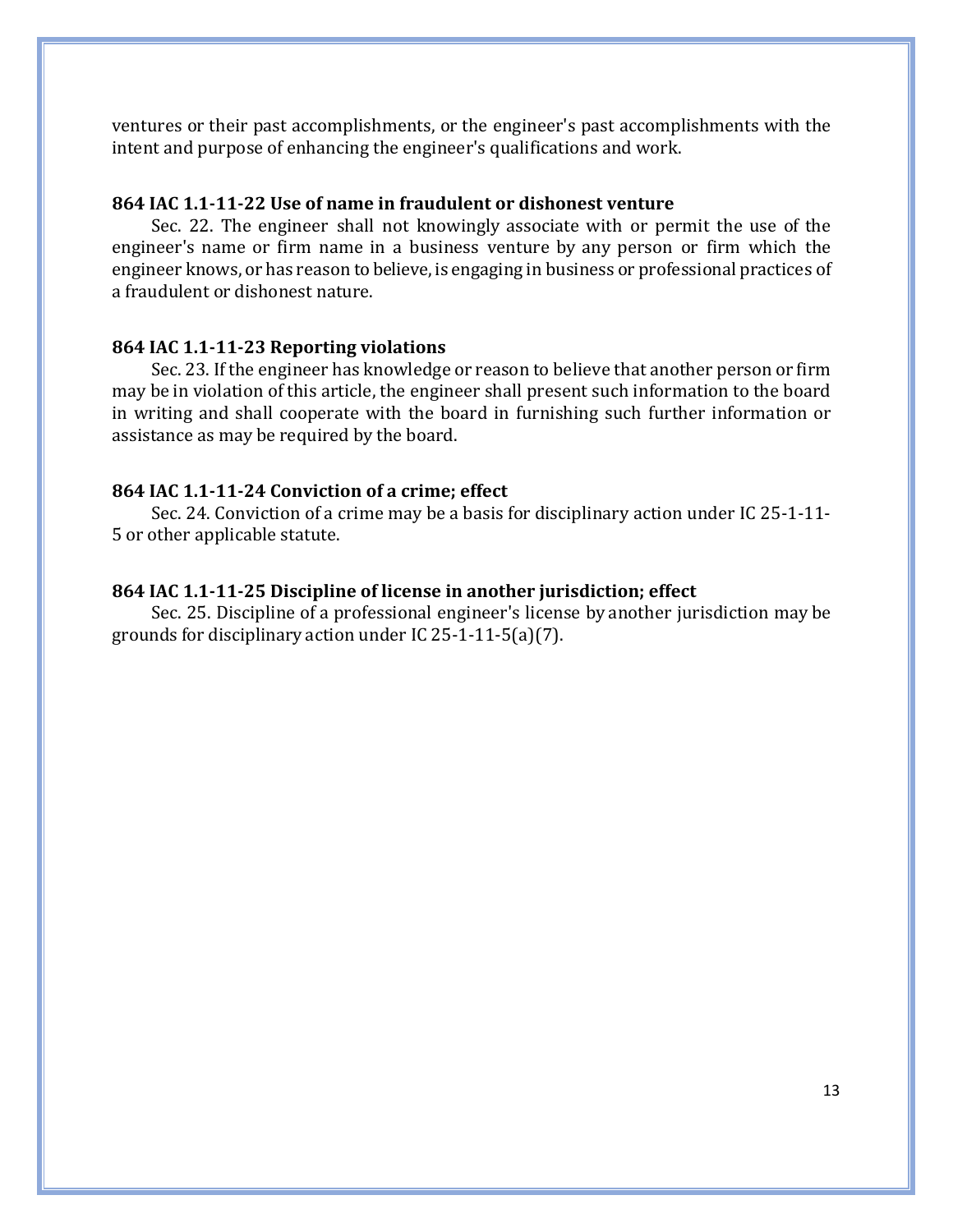# **CODE OF ETHICS**

# **Fundamental Principles**

Engineers uphold and advance the integrity, honor and dignity of the engineering profession by:

- 1. using their knowledge and skill for the enhancement of human welfare and the environment;
- 2. being honest and impartial and serving with fidelity the public, their employers and clients;
- 3. striving to increase the competence and prestige of the engineering profession; and
- 4. supporting the professional and technical societies of their disciplines.

# **Fundamental Canons**

- 1. Engineers shall hold paramount the safety, health and welfare of the public and shall strive to comply with the principles of sustainable development in the performance of their professional duties.
- 2. Engineers shall perform services only in areas of their competence.
- 3. Engineers shall issue public statements only in an objective and truthful manner.
- 4. Engineers shall act in professional matters for each employer or client as faithful agents or trustees, and shall avoid conflicts of interest.
- 5. Engineers shall build their professional reputation on the merit of their services and shall not compete unfairly with others.
- 6. Engineers shall act in such a manner as to uphold and enhance the honor, integrity, and dignity of the engineering profession and shall act with zero-tolerance for bribery, fraud, and corruption.
- 7. Engineers shall continue their professional development throughout their careers, and shall provide opportunities for the professional development of those engineers under their supervision.
- 8. Engineers shall, in all matters related to their profession, treat all persons fairly and encourage equitable participation without regard to gender or gender identity, race, national origin, ethnicity, religion, age, sexual orientation, disability, political affiliation, or family, marital, or economic status.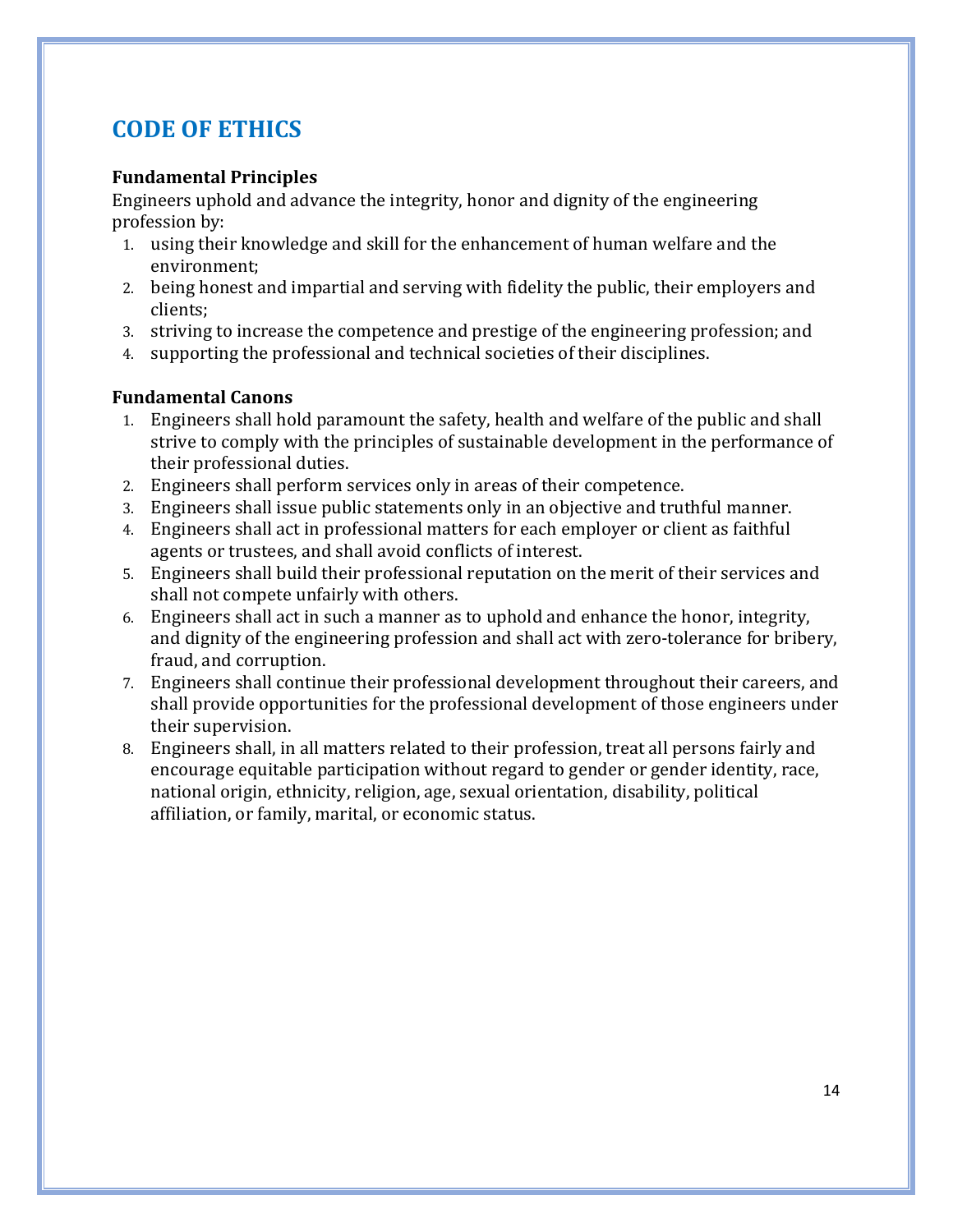# *Guidelines to Practice Under the Fundamental Canons of Ethics*

# **Canon 1.**

Engineers shall hold paramount the safety, health and welfare of the public and shall strive to comply with the principles of sustainable development in the performance of their professional duties.

- a) Engineers shall recognize that the lives, safety, health and welfare of the general public are dependent upon engineering judgments, decisions and practices incorporated into structures, machines, products, processes and devices.
- b) Engineers shall approve or seal only those design documents, reviewed or prepared by them, which are determined to be safe for public health and welfare in conformity with accepted engineering standards.
- c) Engineers whose professional judgment is overruled under circumstances where the safety, health and welfare of the public are endangered, or the principles of sustainable development ignored, shall inform their clients or employers of the possible consequences.
- d) Engineers who have knowledge or reason to believe that another person or firm may be in violation of any of the provisions of Canon 1 shall present such information to the proper authority in writing and shall cooperate with the proper authority in furnishing such further information or assistance as may be required.
- e) Engineers should seek opportunities to be of constructive service in civic affairs and work for the advancement of the safety, health and well-being of their communities, and the protection of the environment through the practice of sustainable development.
- f) Engineers should be committed to improving the environment by adherence to the principles of sustainable development so as to enhance the quality of life of the general public.

# **Canon 2.**

Engineers shall perform services only in areas of their competence.

- a) Engineers shall undertake to perform engineering assignments only when qualified by education or experience in the technical field of engineering involved.
- b) Engineers may accept an assignment requiring education or experience outside of their own fields of competence, provided their services are restricted to those phases of the project in which they are qualified. All other phases of such project shall be performed by qualified associates, consultants, or employees.
- c) Engineers shall not affix their signatures or seals to any engineering plan or document dealing with subject matter in which they lack competence by virtue of education or experience or to any such plan or document not reviewed or prepared under their supervisory control.

# **Canon 3.**

Engineers shall issue public statements only in an objective and truthful manner.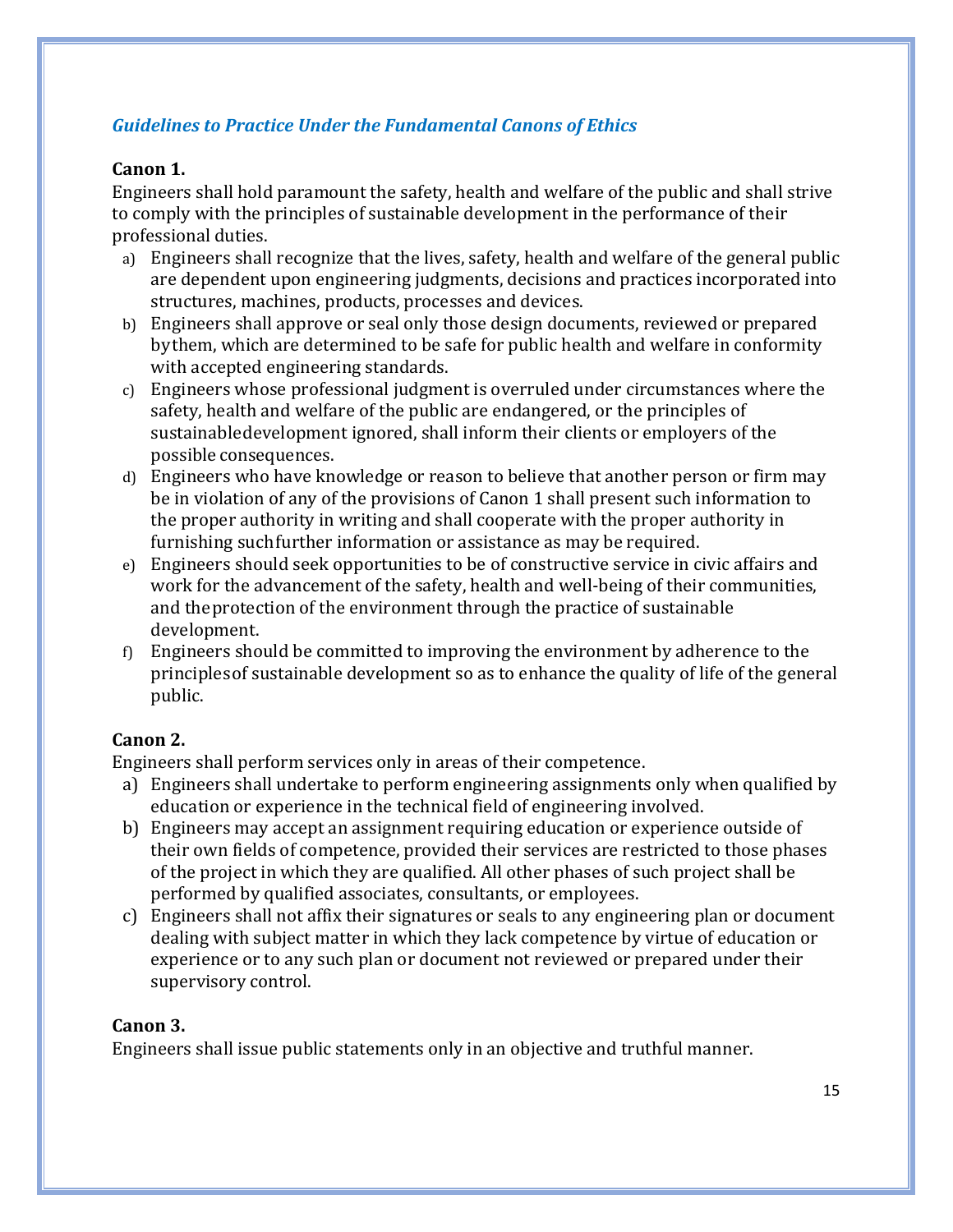- a) Engineers should endeavor to extend the public knowledge of engineering and sustainable development, and shall not participate in the dissemination of untrue, unfair or exaggerated statements regarding engineering.
- b) Engineers shall be objective and truthful in professional reports, statements, or testimony. They shall include all relevant and pertinent information in such reports, statements, or testimony.
- c) Engineers, when serving as expert witnesses, shall express an engineering opinion only when it is founded upon adequate knowledge of the facts, upon a background of technical competence, and upon honest conviction.
- d) Engineers shall issue no statements, criticisms, or arguments on engineering matters which are inspired or paid for by interested parties, unless they indicate on whose behalf the statements are made.
- e) Engineers shall be dignified and modest in explaining their work and merit, and will avoid any act tending to promote their own interests at the expense of the integrity, honor and dignity of the profession.

# **Canon 4.**

Engineers shall act in professional matters for each employer or client as faithful agents or trustees, and shall avoid conflicts of interest.

- a) Engineers shall avoid all known or potential conflicts of interest with their employers or clients and shall promptly inform their employers or clients of any business association, interests, or circumstances which could influence their judgment or the quality of their services.
- b) Engineers shall not accept compensation from more than one party for services on the same project, or for services pertaining to the same project, unless the circumstances are fully disclosed to and agreed to, by all interested parties.
- c) Engineers shall not solicit or accept gratuities, directly or indirectly, from contractors, their agents, or other parties dealing with their clients or employers in connection with work for which they are responsible.
- d) Engineers in public service as members, advisors, or employees of a governmental body or department shall not participate in considerations or actions with respect to services solicited or provided by them or their organization in private or public engineering practice.
- e) Engineers shall advise their employers or clients when, as a result of their studies, they believe a project will not be successful.
- f) Engineers shall not use confidential information coming to them in the course of their assignments as a means of making personal profit if such action is adverse to the interests of their clients, employers or the public.
- g) Engineers shall not accept professional employment outside of their regular work or interest without the knowledge of their employers.

# **Canon 5.**

Engineers shall build their professional reputation on the merit of their services and shall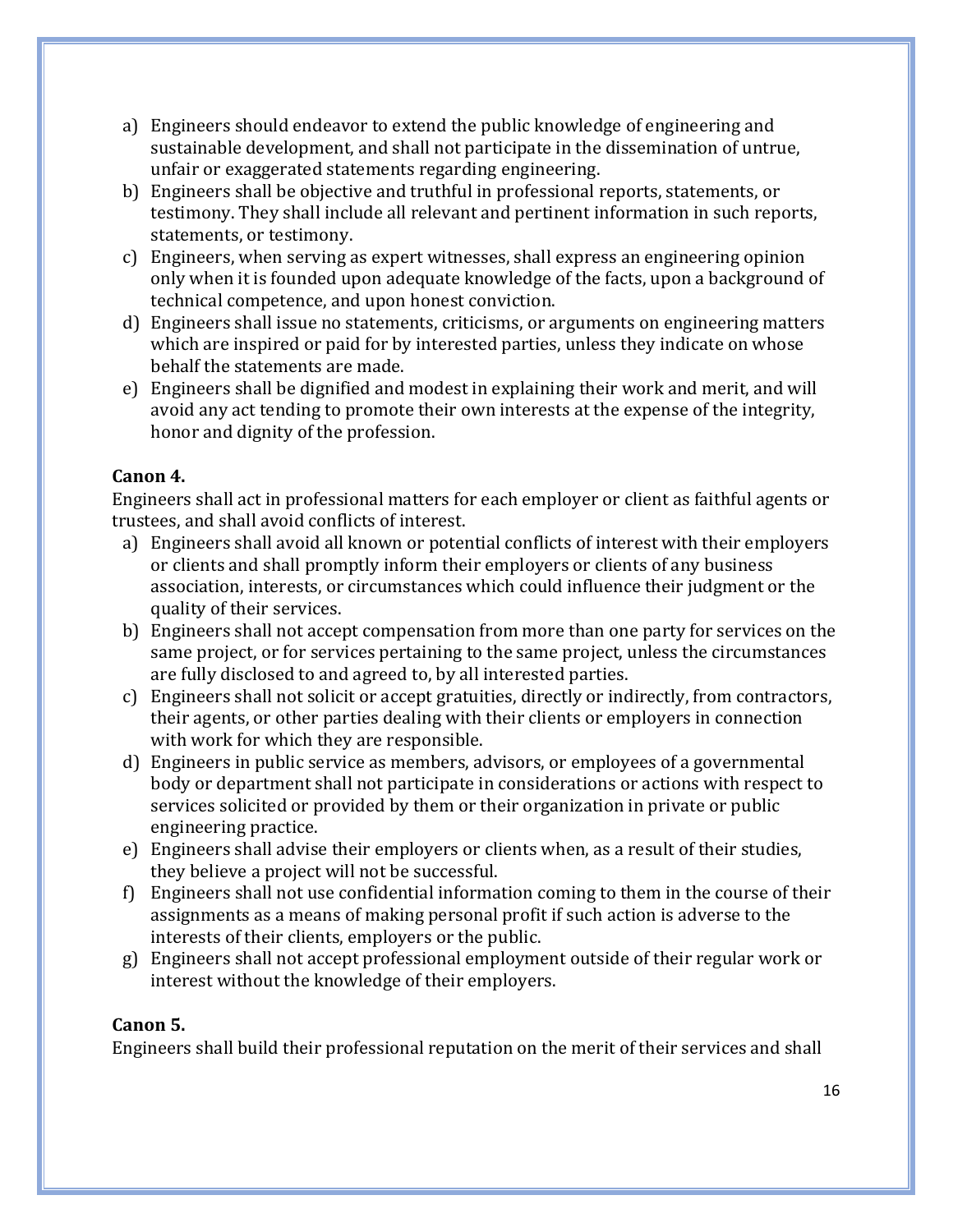not compete unfairly with others.

- a) Engineers shall not give, solicit or receive either directly or indirectly, any political contribution, gratuity, or unlawful consideration in order to secure work, exclusive of securing salaried positions through employment agencies.
- b) Engineers should negotiate contracts for professional services fairly and on the basis of demonstrated competence and qualifications for the type of professional service required.
- c) Engineers may request, propose or accept professional commissions on a contingent basis only under circumstances in which their professional judgments would not be compromised.
- d) Engineers shall not falsify or permit misrepresentation of their academic or professional qualifications or experience.
- e) Engineers shall give proper credit for engineering work to those to whom credit is due, and shall recognize the proprietary interests of others. Whenever possible, they shall name the person or persons who may be responsible for designs, inventions, writings or other accomplishments.
- f) Engineers may advertise professional services in a way that does not contain misleading language or is in any other manner derogatory to the dignity of the profession. Examples of permissible advertising are as follows:
	- Professional cards in recognized, dignified publications, and listings in rosters or directories published by responsible organizations, provided that the cards or listings are consistent in size and content and are in a section of the publication regularly devoted to such professional cards.
	- Brochures which factually describe experience, facilities, personnel and capacity to render service, providing they are not misleading with respect to the engineer's participation in projects described.
	- Display advertising in recognized dignified business and professional publications, providing it is factual and is not misleading with respect to the engineer's extent of participation in projects described.
	- A statement of the engineers' names or the name of the firm and statement of the type of service posted on projects for which they render services.
	- Preparation or authorization of descriptive articles for the lay or technical press, which are factual and dignified. Such articles shall not imply anything more than direct participation in the project described.
	- Permission by engineers for their names to be used in commercial advertisements, such as may be published by contractors, material suppliers, etc., only by means of a modest, dignified notation acknowledging the engineers' participation in the project described. Such permission shall not include public endorsement of proprietary products.
- g) Engineers shall not maliciously or falsely, directly or indirectly, injure the professional reputation, prospects, practice or employment of another engineer or indiscriminately criticize another's work.
- h) Engineers shall not use equipment, supplies, laboratory or office facilities of their employers to carry on outside private practice without the consent of their employers.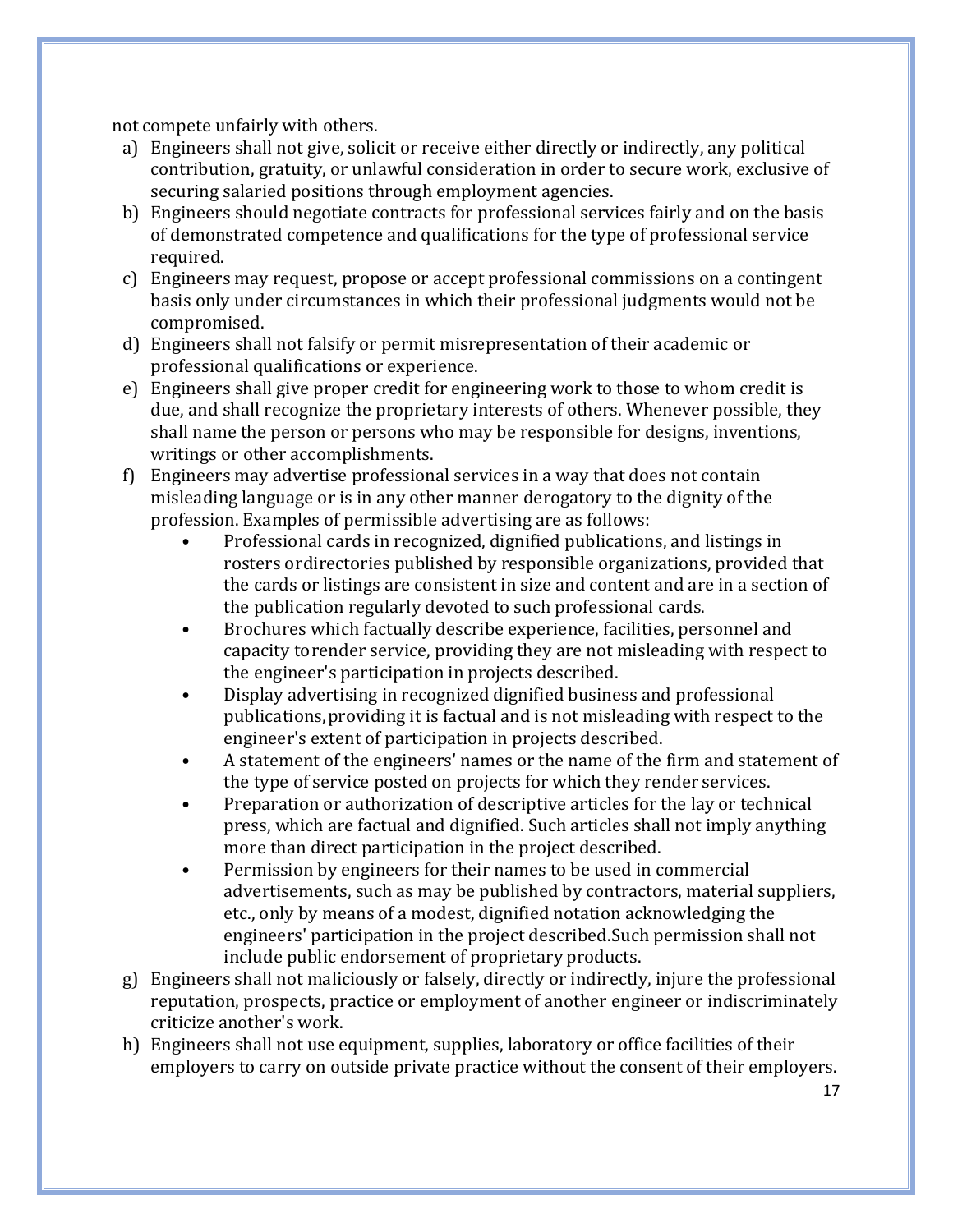# **Canon 6.**

Engineers shall act in such a manner as to uphold and enhance the honor, integrity, and dignity of the engineering profession and shall act with zero-tolerance for bribery, fraud, and corruption.

- a) Engineers shall not knowingly engage in business or professional practices of a fraudulent, dishonest or unethical nature.
- b) Engineers shall be scrupulously honest in their control and spending of monies, and promote effective use of resources through open, honest and impartial service with fidelity to the public, employers, associates and clients.
- c) Engineers shall act with zero-tolerance for bribery, fraud, and corruption in all engineering or construction activities in which they are engaged.
- d) Engineers should be especially vigilant to maintain appropriate ethical behavior where payments of gratuities or bribes are institutionalized practices.
- e) Engineers should strive for transparency in the procurement and execution of projects. Transparency includes disclosure of names, addresses, purposes, and fees or commissions paid for all agents facilitating projects.
- f) Engineers should encourage the use of certifications specifying zero-tolerance for bribery, fraud, and corruption in all contracts.

# **Canon 7.**

Engineers shall continue their professional development throughout their careers, and shall provide opportunities for the professional development of those engineers under their supervision.

- a) Engineers should keep current in their specialty fields by engaging in professional practice, participating in continuing education courses, reading in the technical literature, and attending professional meetings and seminars.
- b) Engineers should encourage their engineering employees to become registered at the earliest possible date.
- c) Engineers should encourage engineering employees to attend and present papers at professional and technical society meetings.
- d) Engineers shall uphold the principle of mutually satisfying relationships between employers and employees with respect to terms of employment including professional grade descriptions, salary ranges, and fringe benefits.

# **Canon 8.**

Engineers shall, in all matters related to their profession, treat all persons fairly and encourage equitable participation without regard to gender or gender identity, race, national origin, ethnicity, religion, age, sexual orientation, disability, political affiliation, or family, marital, or economic status.

- a) Engineers shall conduct themselves in a manner in which all persons are treated with dignity, respect, and fairness.
- b) Engineers shall not engage in discrimination or harassment in connection with their